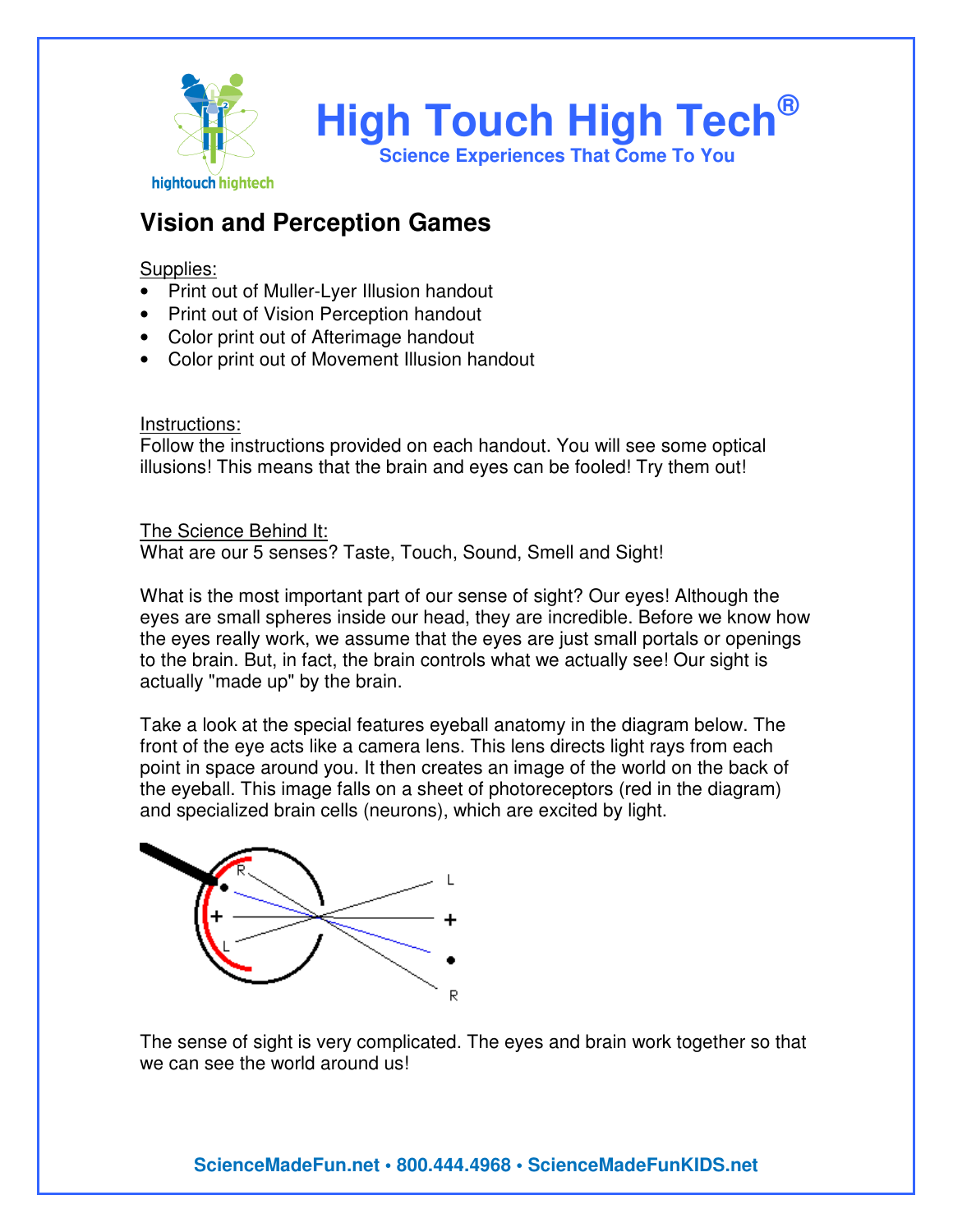

**High Touch High Tech® Science Experiences That Come To You** 

#### Real World Relevance:

Do you wear glasses? Do you know other people that wear glasses or contacts?

There are different types of eye conditions that many of us have. As a result, we use glasses and contacts to help correct our vision. Here are a few of the more common conditions.

#### Myopia or Nearsightedness

A condition where a person's uncorrected vision is only clear up close. Instead of the light focusing on the retina, it focuses in front of the retina. A myopic person can read a magazine, however their distance vision is blurry and requires glasses or contact lenses to make it clear.

#### Hyperopia or Farsightedness

Hyperopia, commonly referred to as farsightedness, is when a person sees better in the distance than up close. Light entering the eye focuses behind the retina placing a blurry image on the retina. For a hyperopic person to see clearly at any distance a muscle, inside the eye called the ciliary body, must focus an intra-ocular lens. As we get older it becomes more difficult for the eye to accomplish this auto focusing. Because of the eye's ability to focus, farsighted people often don't need glasses until their 30s or 40s.

Uncorrected farsightedness, however, may cause a person to experience eyestrain or an eye turn (strabismus), depending on the degree of farsightedness and the patient's age. The younger we are the easier it is for the eye to compensate for farsightedness. Uncorrected farsightedness can lead to amblyopia. Farsightedness and presbyopia are often confused.

## **Astigmatism**

Many people feel astigmatism is a bad, progressive disease. Actually astigmatism is caused when light focuses in two points in the back of the eye because it is not in the shape of a sphere. An eye with astigmatism has often been described to be in the shape of an egg or football, to some degree that is true, though an astigmatic eye is not exaggerated to that degree. Most people have some astigmatism. Visually, a person with uncorrected astigmatism will often see a faint shadow on letters or objects.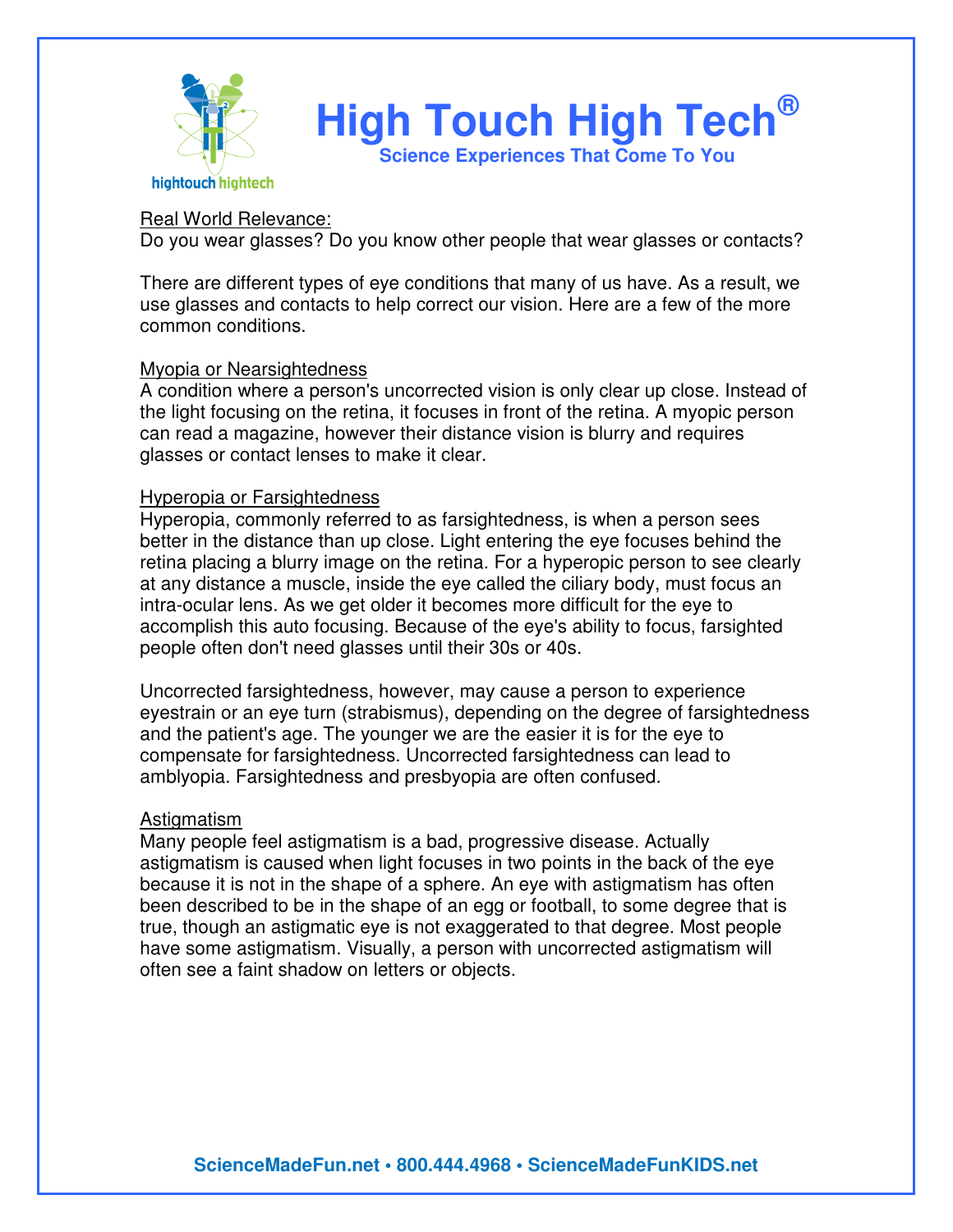

### **Muller-Lyer Illusion**

When asked to judge the lengths of the two lines, which are equal, viewers will typically claim that the line with outward pointing arrows is longer. When viewers are asked to place a mark on the figure at the mid-point, they invariably place it more towards the "tail" end. One possible explanation is that the line with arrows pointing outwards may simply appear longer because the arrows themselves extend past the line.

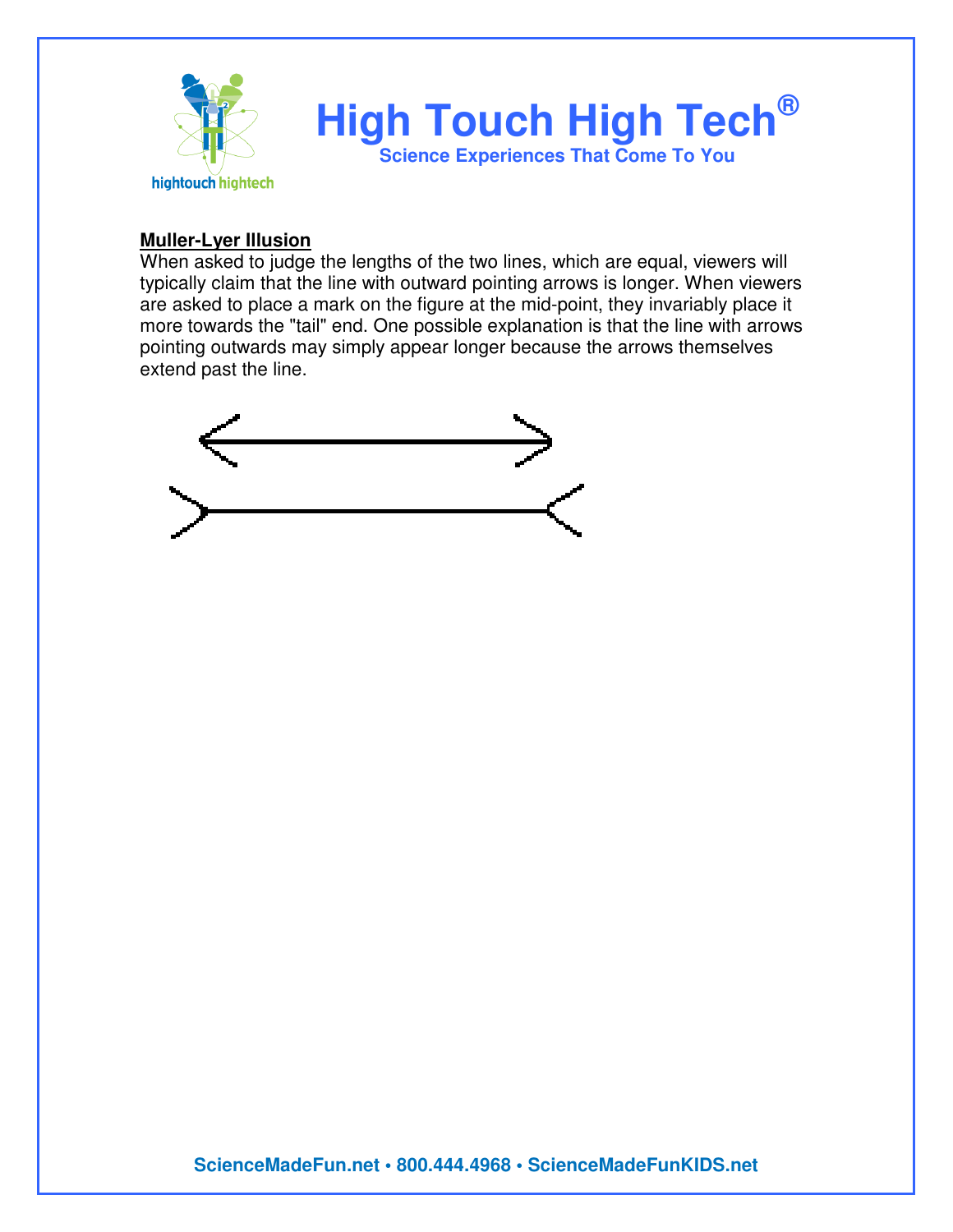

## **Vision Perception**

Stare at the middle of the picture with black squares 15-30 seconds. Are those really dots that appear at the corners of the squares? What happens if you focus on a dot? Now look at the middle of the picture with the white squares. Do you see dots again? What color are they?



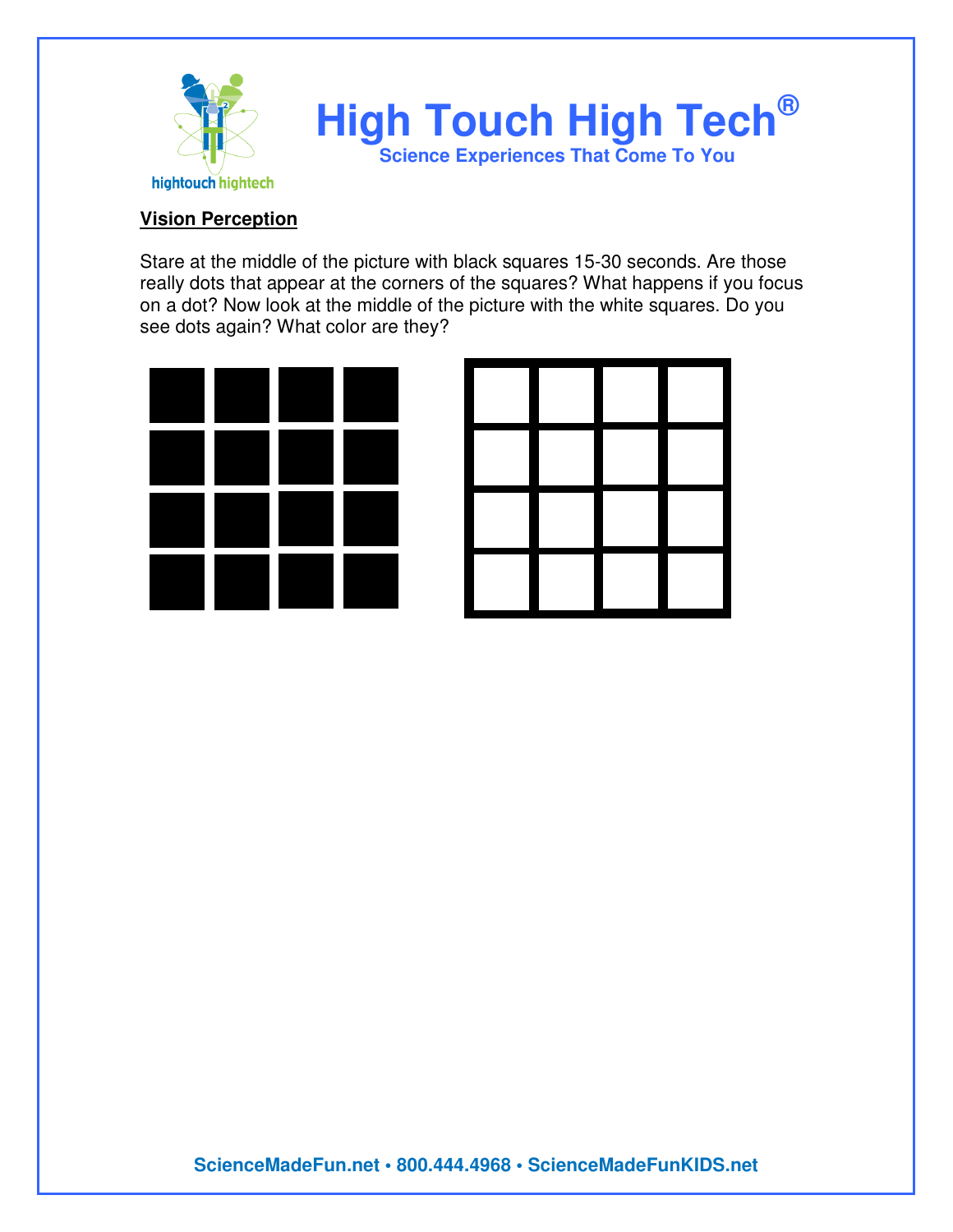

## **Afterimage**

Stare at the yellow "+" in the middle of figure for 15-30 seconds. Then move your gaze off to the white square on the right. Did the colors really reverse themselves? This is an example of an "afterimage".





**ScienceMadeFun.net • 800.444.4968 • ScienceMadeFunKIDS.net**